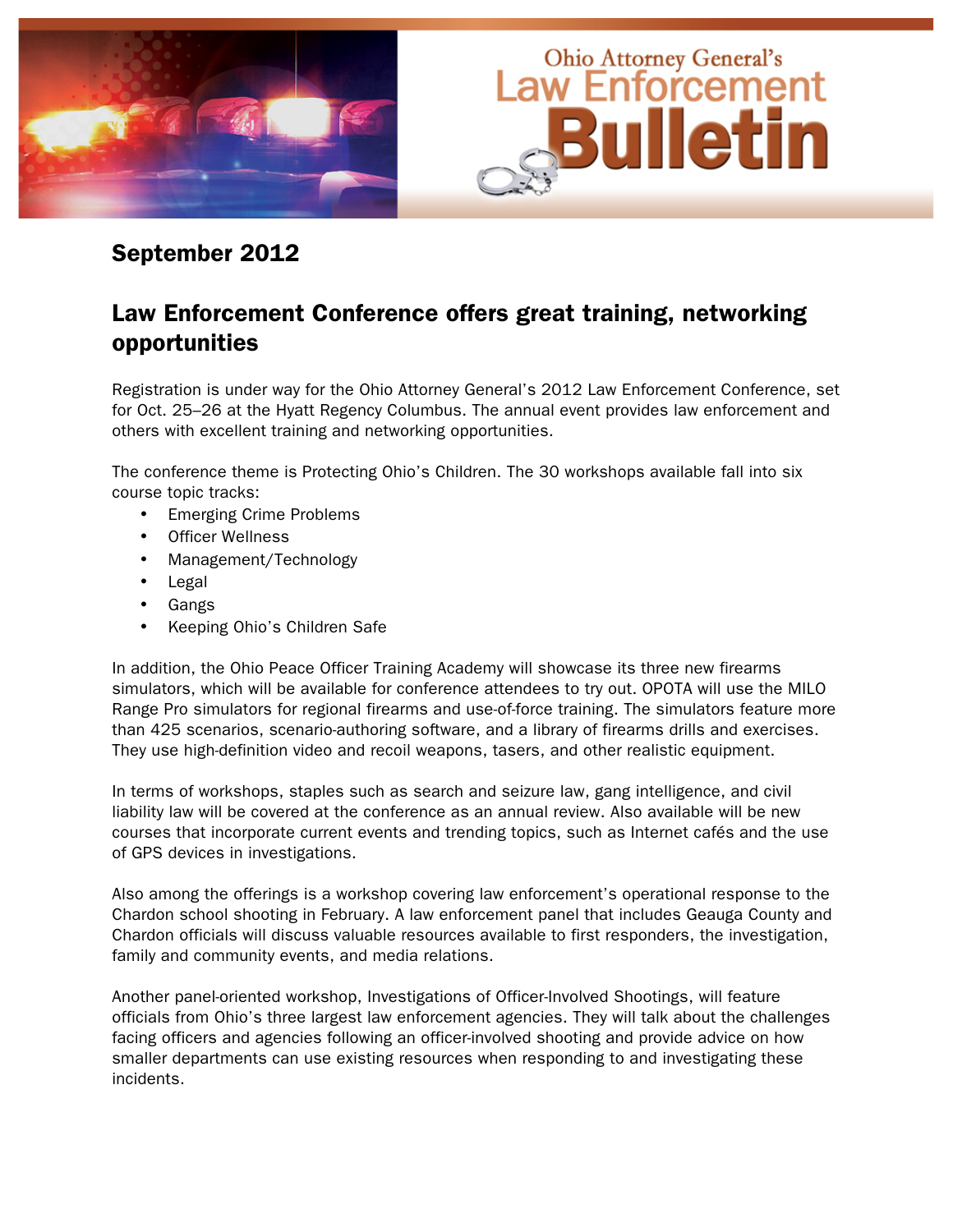Also planned is a workshop in the 2011 release of exotic animals in Muskingum County. The presenters will talk about related 911 calls, the experiences of first responders, efforts to locate the animals, and problems encountered throughout the ordeal. They also will discuss the media's role, the event's aftermath, and Ohio's new law addressing private ownership of exotic animals.

The conference will feature three guest speakers, including keynote speaker George Piro, an FBI special agent who interrogates detainees thought to have information that could help prevent terrorist attacks. Piro spent seven months interrogating Saddam Hussein and other Iraqi leaders. Also speaking are Jason Thomas, a former Marine who helped with 9/11 rescue efforts, and Jack Park, a local sports radio personality and leadership development consultant.

To register for this year's conference, visit www.OhioAttorneyGeneral.gov/LEConference. For more information, call 740-845-2684 or e-mail LEC@OhioAttorneyGeneral.gov.

Morgan A. Linn Assistant Attorney General and Legal Analyst

## Law change affects possession of drug paraphernalia

Senate Bill 337 goes into effect Sept. 28, 2012. Among other things, SB 337 makes possession of drug paraphernalia for the purpose of using marijuana a minor misdemeanor. This means that if a suspect has marijuana drug paraphernalia, he is not subject to arrest for that offense alone. Possession of drug paraphernalia used for other kinds of drugs remains a fourthdegree misdemeanor.

# Notable Cases

#### United States v. Lyons — Sixth Circuit Court of Appeals (Ohio, Tennessee, Michigan, Kentucky), July 25, 2012

**Question:** Can peace officers rely on probable cause based on information from Drug Enforcement Administration (DEA) agents if their own pretextual reason to stop falls through?

**Quick Answer:** Yes, officers may rely on probable cause based on information obtained by fellow officers or DEA agents in order to conduct a stop even if the officers' pretextual reason to make the stop falls through.

**Facts:** The DEA was in the process of investigating a large-scale drug ring and Medicare fraud scheme. After tracking down a suspect through surveillance and wiretaps, DEA agents provided Michigan state troopers with descriptions of the car and driver and details regarding the investigation. Agents asked troopers to develop independent probable cause so the suspect wouldn't know she was under federal investigation. The troopers pulled over the suspect, Katrina Lyons, who was driving a minivan with Alabama plates, for a vision obstruction violation due to an air freshener and bead necklaces hanging from the rearview mirror. However, the officers mistakenly applied the vision obstruction statute. If the car is registered in another state,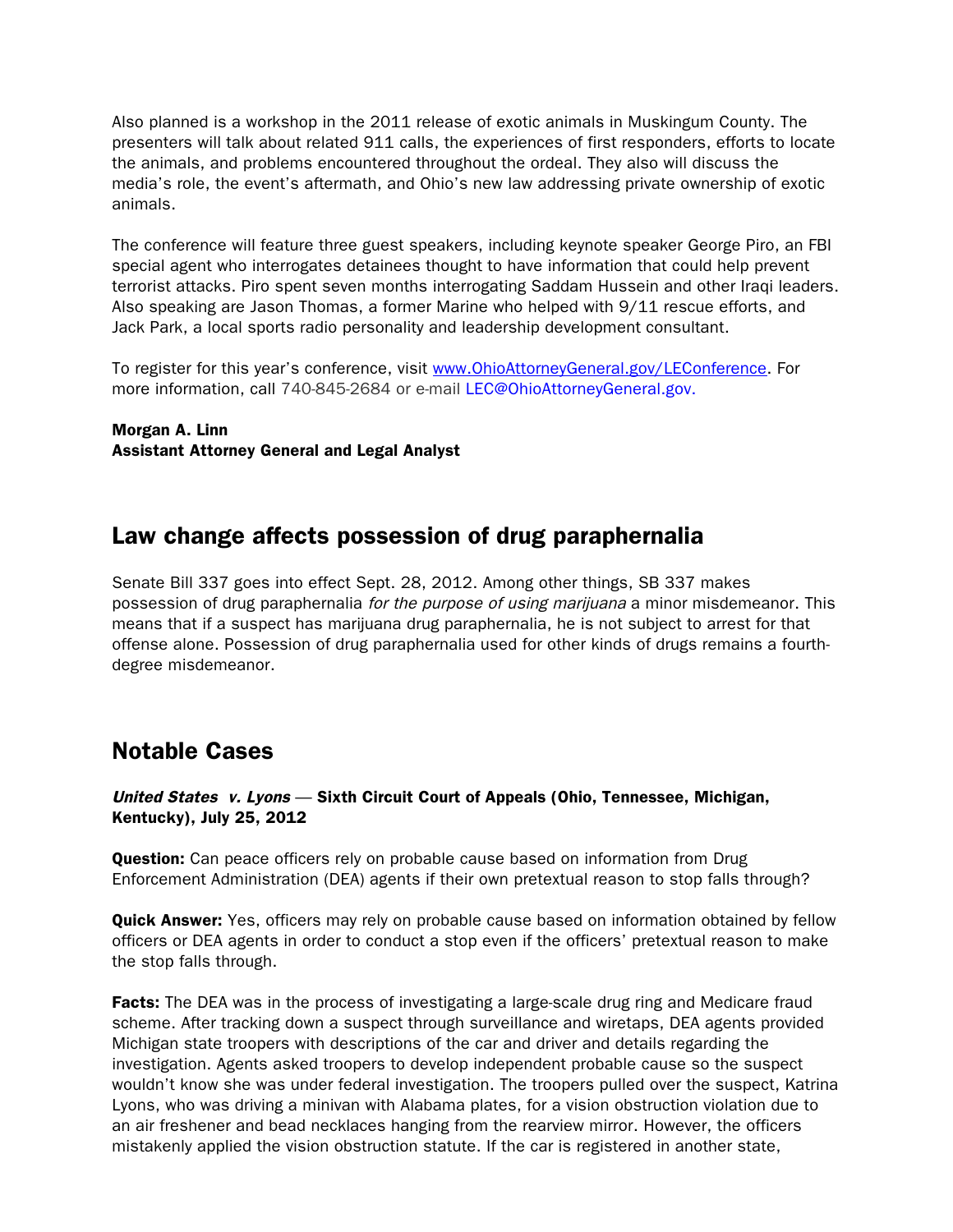Michigan's statute governing vision obstruction doesn't apply and, therefore, troopers did not have a valid reason to stop the car.

Why this case is important: The DEA had probable cause to stop Lyons, but the troopers relied on an incorrect belief that the driver was committing a traffic offense to effectuate a pretext stop. Here, even though the pretext stop was bad, the underlying probable cause from the DEA was still a sufficient basis to make the stop.

Keep in mind: Officers can draw on directions from other officers to generate reasonable suspicion or probable cause to stop a suspect. When a peace officer acts on information received from another, the acting officer must objectively rely on that information. The officer who gave the information must have facts supporting the level of suspicion required, and the stop shouldn't be any more intrusive than what would have been permissible for the officer who ordered it.

Visit the U.S. Court of Appeals for the Sixth Circuit website to read the entire opinion.

### United States v. Sharp — Sixth Circuit Court of Appeals (Ohio, Tennessee, Michigan, Kentucky), July 27, 2012

**Question:** If a narcotics detection dog jumps through an open window and sniffs the inside of a car, does that amount to a search that would violate the Fourth Amendment?

**Quick Answer:** No, if a trained canine instinctively jumps into a car without officers' encouragement or facilitation and sniffs the inside of the car, there is no Fourth Amendment violation.

**Facts:** David Sharp's car was stopped, and he was arrested on an unrelated warrant. When the K9 unit arrived at the scene, the driver's car window was down. The handler gave the dog the command to search for drugs, and the dog sniffed the exterior of the vehicle, starting at the front passenger's side. The dog passed the driver's door, went halfway down the rear driver's side door, stopped, turned his head back toward the driver's door, and walked to it. Then, without formally alerting to the presence of narcotics, the dog bounced once and jumped through the open driver's window into the car. After jumping through the window, the dog looked up or alerted to the front passenger seat. The handler asked the dog to "show me," and with his nose, the dog poked a shaving kit on the front passenger seat that contained drugs.

Why this case is important: The court found that as long as there has been no officer misconduct, the instinctive acts of trained dogs do not violate the Fourth Amendment. If the dog enters the vehicle *on its own* initiative and *is not* encouraged or placed into the vehicle by law enforcement, there is no violation. The court also found that since the car window was already open and law enforcement had not asked the driver to open the window, the instinctive jump was not a violation. If the officer asked the driver to open a window, door, or hatchback and the dog jumped inside, it would have been an illegal search.

**Keep in mind:** Peace officers cannot encourage canines to jump into vehicles or facilitate their entry by cuing them, placing them inside, or ordering them.

Visit the U.S. Court of Appeals for the Sixth Circuit website to read the entire opinion.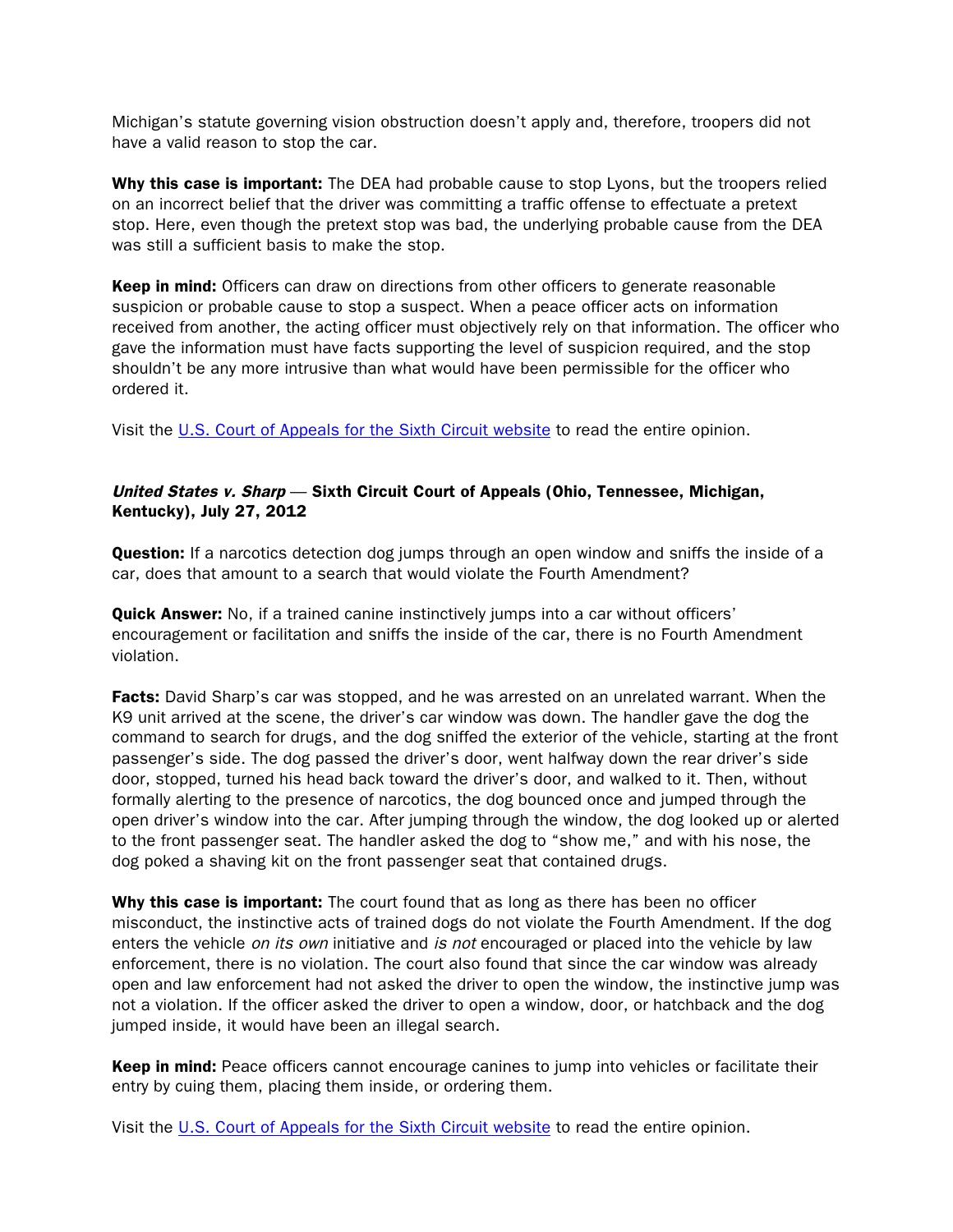#### United States v. Voustianiouk — Second Circuit Court of Appeals (Connecticut, New York, Vermont), July 12, 2012

**Question:** When a magistrate judge grants a search warrant of a specific apartment, can officers expand that search to other nearby apartments?

**Quick Answer:** No, when officers enter an apartment not specified in a search warrant without additional probable cause, it is an unconstitutional search because they knowingly stepped beyond the bounds of the search they were authorized to conduct.

**Facts:** Federal agents received information that child pornography had been downloaded through a particular Internet Protocol (IP) address. The agents learned that the IP address was assigned to Andrei Voustianiouk and, according to the Internet service provider, he lived in Apartment 1. The agents went to Voustianiouk's physical address and found a two-story building containing two apartments, one on the first floor and one on the second. The agents could not confirm which apartment was Voustianiouk's. The agents eventually obtained a warrant to search the first-floor apartment only. The agents intentionally omitted Voustianiouk's name from both the search warrant and the accompanying affidavit. When the agents arrived to conduct their search, they discovered that Voustianiouk lived in the second-floor apartment. The agents searched that apartment and discovered child pornography on Voustianiouk's computers.

Why this case is important: When you execute a search warrant, you need to stay clearly within the bounds of the warrant. The search warrant and accompanying affidavit explicitly authorized the search of the first-floor apartment and made no mention of the second-floor dwelling. Nothing in the warrant or accompanying affidavit provided any reason for these agents to conclude that the magistrate judge had authorized them to search the building's second floor, and neither document mentioned Voustianiouk as the occupant of the apartment that the agents were authorized to search.

**Keep in mind:** The agents should have gotten a new search warrant. Stepping outside the expressed scope of a search warrant increases the odds that the evidence will be suppressed and a criminal will go free.

Visit the U.S. Court of Appeals for the Second Circuit website to read the entire opinion.

#### State v. Wilcox — Second District Court of Appeals (Champaign, Clark, Darke, Greene, Miami, and Montgomery counties), July 27, 2012

**Question:** May peace officers detain any passenger of a car while they write a citation for the driver?

**Quick Answer:** No, officers can't detain passengers at a traffic stop unless they have some reasonable, articulable basis for doing so.

**Facts:** While conducting a traffic stop, officers discovered that the driver had a suspended license. Because the driver was not allowed to drive the car away, officers approached the passenger, Robert Wilcox, to see if he had a valid license. Wilcox was unresponsive to officers' questions, was "barely conscious," and his speech was slurred — clearly in no condition to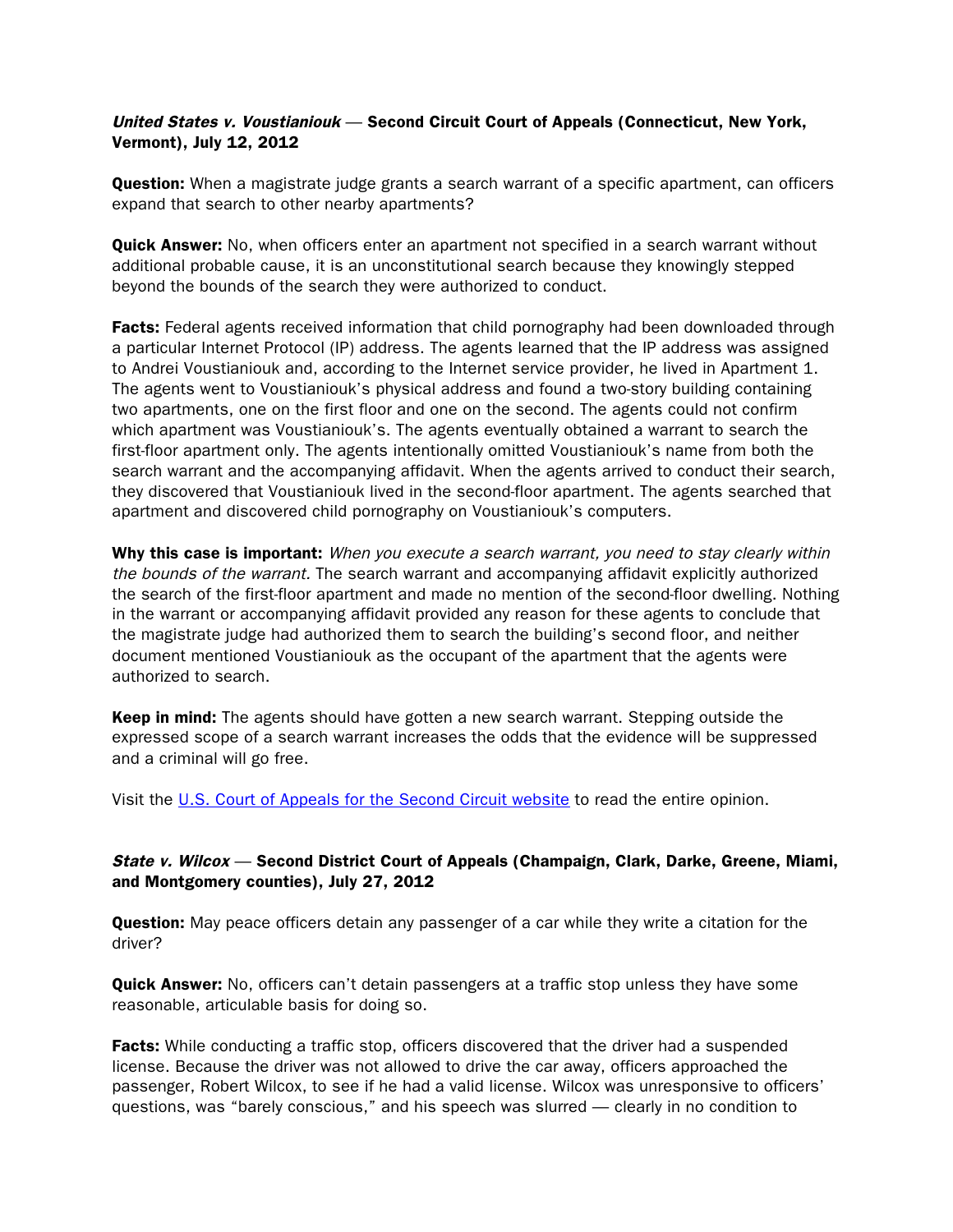drive. The officers ordered Wilcox to step out of the vehicle and patted him down. While Wilcox was outside the vehicle, he informed the officers that he needed to urinate and made numerous requests to use a restroom. The officers cautioned Wilcox that he would be arrested if he urinated in public. Wilcox was not under arrest at this point, but he was repeatedly told to sit inside the stopped vehicle. While one officer wrote the driver's citation for driving with a suspended license, Wilcox was seen urinating on the curb and grass. Wilcox was arrested for public indecency.

Why this case is important: This case demonstrates the difficulty of defining when a person at a scene must be released. Here, there was no evidence that Wilcox was committing a crime or posed a legitimate threat to officers. Therefore, there was no need to restrict his freedom to leave. It's important to remember that every stop impacts constitutional rights, and since there was no reasonable suspicion that Wilcox was committing a crime, the officers should have let him walk away. These are difficult calls to make in the field because while you think of every person as part of the "scene," the Constitution protects everyone individually.

**Keep in mind:** During a legitimate traffic stop, a request for identification from a passenger, followed by a computer check of that information, doesn't constitute an unreasonable search and seizure as long as the stop isn't extended in duration beyond the time reasonably necessary. However, passengers are not required to carry identification, and they are not obligated to produce an ID for officers. And if a passenger has committed no criminal offense and decides to leave, you should allow him to do so.

Visit the Second District Court of Appeals website to read the entire opinion.

### State v. Hammen - Fifth District Court of Appeals, Aug. 6, 2012

**Question:** Is "pacing" a car an acceptable manner for determining speed?

**Quick Answer:** Yes, pacing is an acceptable manner for determining speed when a peace officer can base a car's speed on his own perception and on years of experience and training in checking speed and pacing.

**Facts:** A trooper stopped defendant Ronald Hammen for speeding after watching him travel approximately 2,000 feet before turning right into the driveway of his home. Based on the timer associated with the trooper's car video system, it took Hammen's vehicle 31 seconds to travel the entire distance. Twenty-six seconds expired from the time Hammen's vehicle left an intersection to the time he applied his brakes and then his turn signal in preparation for the turn into his driveway. The officer estimated Hammen was traveling 54 to 56 miles per hour in a 45 mph zone.

Why this case is important: Visual and other non-technical estimations of speed have been under attack, and this decision reaffirms that an officer can rely on training and experience to make such determinations. This court found that an officer's visual perception that a vehicle was speeding, coupled with years of experience, constitutes specific and articulable facts that provide the officer with reasonable grounds to make an investigatory stop.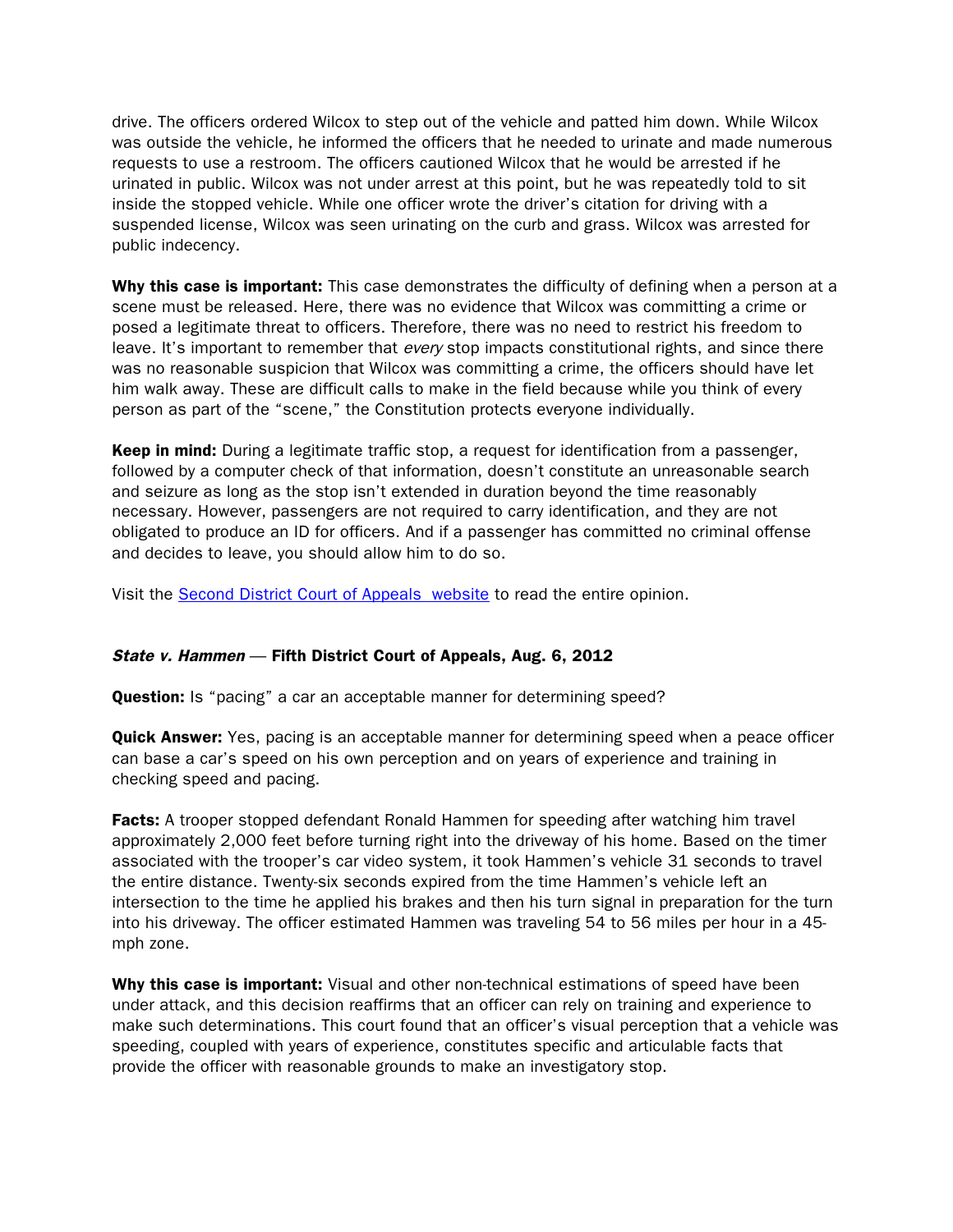**Keep in mind:** The trooper who used this method of pacing did so by positioning his cruiser three to four car lengths behind the target vehicle and following it for two or three tenths of a mile. He kept the distance between the vehicles constant while monitoring the speed of his own cruiser.

Visit the Fifth District Court of Appeals website to read the entire opinion.

#### State v. Walker - Eleventh District Court of Appeals (Ashtabula, Geauga, Lake, Portage, and Trumbull counties), July 23, 2012

**Question:** If an officer stops a car for failing to properly display a license plate, does his justification for the stop end once he gets close enough to the car to decipher the numbers on a temporary license tag hanging in the window?

**Quick Answer:** No, officers may detain the occupants for a period of time sufficient to run a computer check on the driver's license, registration, and vehicle plates and to issue the driver a warning or citation.

Facts: There was no license plate on the front or rear of Eric Walker's vehicle. The officer saw something in Walker's rear window, but he couldn't tell what it was. Once the vehicle was stopped, the officer walked past the rear bumper and determined that the object he had seen in defendant's rear window was a temporary license tag. He was unable to see it from his cruiser because it was lying down at an angle and almost flat. The officer called the numbers on the tag into dispatch, but before receiving a response, he approached the car to identify the driver and to advise him of the reason for the stop. The officer asked the occupants to produce their identification, and they complied. At that time, the officer smelled marijuana inside the car, and he removed the occupants from the car and searched the interior.

Why this case is important: This case is helpful when thinking about the *length and purpose* of a stop. Here, although the officer quickly determined the vehicle was properly registered, it was appropriate for the officer to prolong the stop in order to issue a citation because the license placard should be displayed in the rear window in plain view from the rear of the vehicle. The officer here witnessed a minor traffic violation and was justified in making a limited stop for the purpose of issuing a citation or warning for failure to display a license plate. However, during the brief detention, the officer smelled marijuana coming from the car and was able to prolong the stop further to investigate the newly discovered evidence of a drug crime.

Keep in mind: If a temporary tag is affixed in such a manner so that it cannot be read or officers cannot see the temporary tag until they reach the side of the car, it has not been displayed in plain view. This is a violation of the law, and the officer is permitted to ask to see the driver's license and detain him for a period of time sufficient to run a computer check.

Visit the Eleventh District Court of Appeals website to read the entire opinion.

#### In re J.S. — Twelfth District Court of Appeals, (Brown, Butler, Clermont, Clinton, Fayette, Madison, Preble, and Warren counties), Aug. 6, 2012

**Question:** Are juveniles treated the same as adults when determining custody under *Miranda*?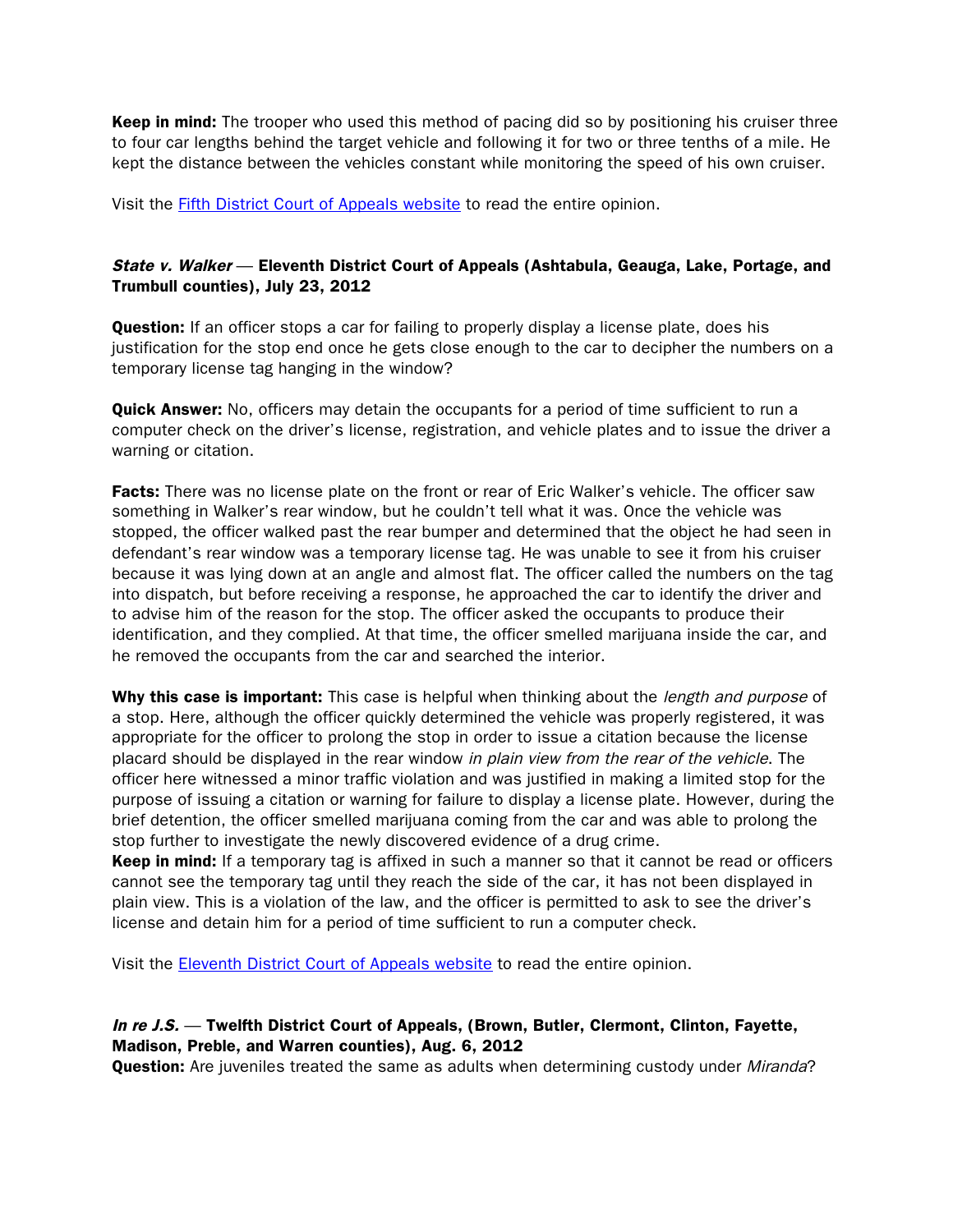**Quick Answer:** No. There is a heightened sensitivity to questioning juveniles, so you should be more careful about giving Miranda warnings sooner.

**Facts:** A detective instructed the father of 13-year-old J.S. to bring his son to the police station so officers could question the boy. However, while at the station, officers interviewed the boy without his father in the room. The detective testified at a hearing that he informed the boy he was not under arrest, but the videotape of the interview reveals that no such statement was made. Rather, the detective stated that J.S. would be returning home after the interview, implying at times that the interview would end once the boy finally told the truth. Further, officers never told him he had the right to end the interview at any time.

Why this case is important: When you're interviewing a juvenile witness, age matters. The Miranda rights will attach more quickly with juveniles than with adults. This court found that although the boy was not under formal arrest when interviewed, his freedom was restrained due to the following reasons: (1) He was 13 years old and, consequently, there was a likelihood that he was unaware of his rights, including the right to be silent or to request a lawyer. (2) His father was told by police to bring him to the police station for questioning. (3) His father was not permitted to accompany him during the interview. (4) He was not informed that he could leave at any time, but only that he would be allowed to go home with his father after the interview. Based on the circumstances, J.S. was in custody during the interview and, therefore, officers had a duty to advise him of his *Miranda* rights.

Keep in mind: Circumstances that wouldn't count as "custody" for an adult can constitute custody for a juvenile. Officers are not required to administer Miranda warnings to every person they question. But, if the person is a juvenile, you may want to give the warnings just to be on the safe side. This is particularly true the younger the person is. This opinion follows the U.S. Supreme Court's recent opinion in J.D.B. v North Carolina, stating that in cases involving a juvenile suspect, the juvenile's age may be analyzed as part of the court's determination of whether a custodial interrogation occurred.

Visit the Twelfth District Court of Appeals website to read the entire opinion.

#### State v. Elliott — Seventh District Court of Appeals, (Belmont, Carroll, Columbiana, Harrison, Jefferson, Mahoning, Monroe, and Noble counties), July 11, 2012

**Question:** May a peace officer prolong the length of the traffic stop beyond the time necessary to issue a citation for a broken headlight in order to wait for the K-9 unit to arrive?

**Quick Answer:** No, an officer may only extend a traffic stop if there is reasonable suspicion. Otherwise, the officer must conduct a K-9 sniff of the vehicle during the time required to effectuate the original purpose of the stop.

Facts: An officer stopped defendant Curtis Elliott at 7:07 p.m. for having a broken taillight. According to the officer, Elliott's pupils were extremely dilated, and he seemed disoriented and lethargic. However, the officer didn't smell alcohol or marijuana. Elliott declined consent to search the car, but he did grant the officer consent to search his person, which resulted in finding nothing illegal. At 7:13 p.m., the officer went back in his cruiser and ran a check of the defendant's license on his computer. Sometime shortly thereafter, the officer requested a K-9